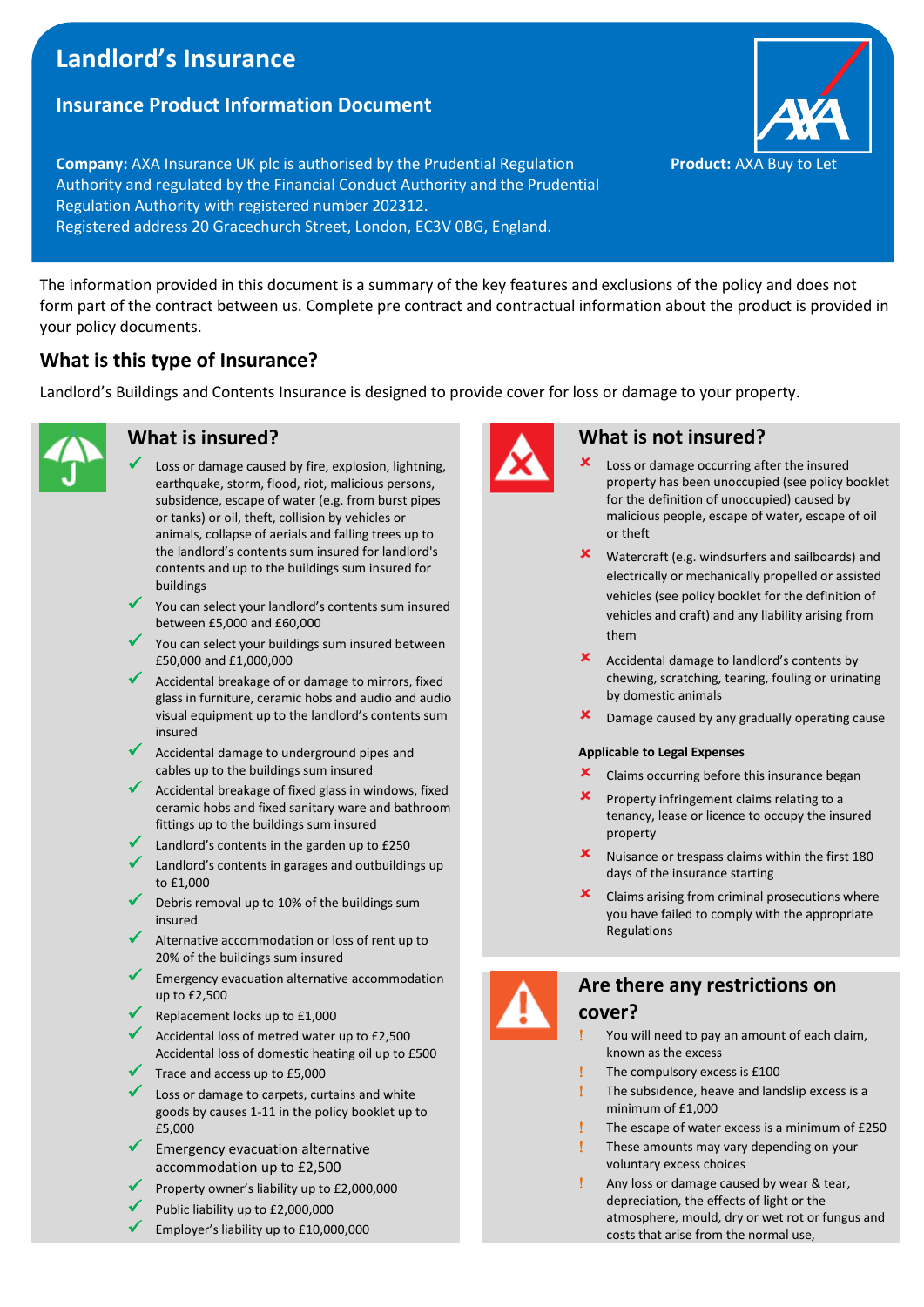**Legal Expenses (underwritten by AmTrust Europe Limited, FCA Registered number 202189): Legal advisers' costs to help you pursue or defend a claim in the following situations:**

- ✓ **Property Infringement:** To pursue proceedings for nuisance or trespass against the person or organisation infringing your legal rights
- **Criminal Prosecution Defence:** To defend criminal prosecutions brought against you under:
- ✓ The Gas Safety (Installation and Use) Regulations 1994;
- $\checkmark$  The Furniture and Furnishings (Fire) (Safety) Amendments Regulations 1993;
- ✓ The Electrical Equipment (Safety) Regulations 1994 And later amending regulations or their equivalent outside of England & Wales but within the United Kingdom
- **Optional Covers**
- Additional accidental damage cover

maintenance and upkeep of your buildings and landlord's contents

 Any loss or damage caused, or allowed to be caused, deliberately, wilfully, maliciously, illegally or unlawfully by you

#### **Applicable to Legal Expenses**

- There is no cover for any claim arising from works undertaken or to be undertaken by or under the order of any government of public or local authority
- Any claim arising from something you have done, knowing it to be wrongful or ignoring that possibility